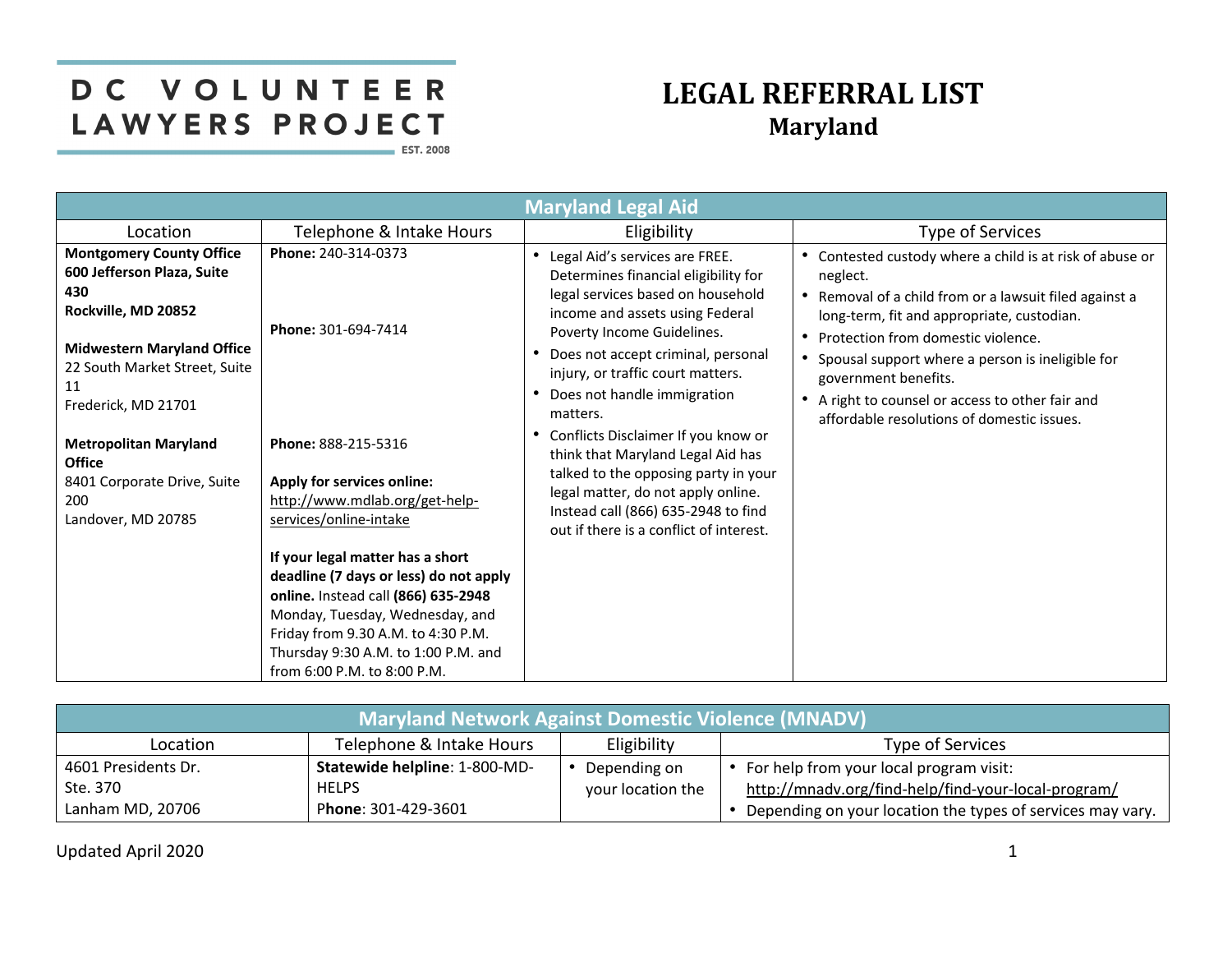| <b>Fax</b> : 301-429-3605 | types of eligibility | 24/7 crisis helpline, shelter/housing assistance, culturally   |
|---------------------------|----------------------|----------------------------------------------------------------|
| Email: info@mnadv.org     | may vary.            | specific services, transportation assistance, safety planning, |
|                           |                      |                                                                |

| Montgomery Co. Dept. of Health & Human Services-Abused Persons Program                                                      |                                                                                                   |                                                                                                                                                                                                                                                                 |                                                                                     |  |  |
|-----------------------------------------------------------------------------------------------------------------------------|---------------------------------------------------------------------------------------------------|-----------------------------------------------------------------------------------------------------------------------------------------------------------------------------------------------------------------------------------------------------------------|-------------------------------------------------------------------------------------|--|--|
| Location                                                                                                                    | Telephone & Intake Hours                                                                          | Eligibility                                                                                                                                                                                                                                                     | Type of Services                                                                    |  |  |
| MidCounty DHHS Building                                                                                                     | Phone: 240-777-4195                                                                               | There is no charge for victim assistance services                                                                                                                                                                                                               | <b>Crisis Shelter</b>                                                               |  |  |
| 1301 Piccard Drive, Rockville, MD 20850<br><b>DHHS Silver Spring Center</b><br>8818 Georgia Avenue, Silver Spring, MD 20910 | For service using TTY: 240-777-<br>4815<br>Walk in service for victims of<br>domestic violence is | Individual counseling and group counseling services<br>are based on a sliding scale (0-\$40) The first session<br>of counseling services is free and subsequent<br>sessions are based on a sliding scale, depending on<br>income. Cash and checks are accepted. | <b>Family Violence</b><br>Counseling<br>Spouse/Domestic Partner<br>Abuse Prevention |  |  |
| <b>DHHS Adult Behavioral Health Services</b><br>981 Rollins Avenue, Rockville, MD 20852                                     | available at 1301 Piccard<br>Drive, 1st floor, Rockville.                                         | Victim or offender must live in Montgomery Country                                                                                                                                                                                                              |                                                                                     |  |  |

| <b>Family Crisis Center, Inc. of Prince George's County</b> |                                                                                                                                                                                        |                                                      |                                                                                                                                                     |  |
|-------------------------------------------------------------|----------------------------------------------------------------------------------------------------------------------------------------------------------------------------------------|------------------------------------------------------|-----------------------------------------------------------------------------------------------------------------------------------------------------|--|
| Location                                                    | Telephone & Intake Hours                                                                                                                                                               | Eligibility                                          | Type of Services                                                                                                                                    |  |
| 3601 Taylor St,<br>Brentwood, MD 20722                      | Phone: 301-779-2100 (Non-Emergency Support)<br>24 Hour Hotline: 301-731-1203 or<br>866-DVCRISIS<br>Intake Hours: Monday through Friday before 6pm. (Usually takes about two<br>hours.) | • No charge.<br>Intake is by<br>appointment<br>only. | • Counseling on Tuesday<br>evening from 6-7:30,<br>Emergency Shelter, 24 hour<br>hotline, individual and group<br>therapy in English and<br>Spanish |  |

| <b>House of Ruth Maryland - Marjorie Cook Domestic Violence Legal Clinic</b> |                                                                                                                  |                                                                   |                                                                                                                                                                         |  |  |
|------------------------------------------------------------------------------|------------------------------------------------------------------------------------------------------------------|-------------------------------------------------------------------|-------------------------------------------------------------------------------------------------------------------------------------------------------------------------|--|--|
| Location                                                                     | Telephone & Intake Hours                                                                                         | Eligibility                                                       | Type of Services                                                                                                                                                        |  |  |
| 2201 Argonne<br><b>Drive</b><br><b>Baltimore, MD</b><br>21218                | 24 Hour Hotline: 410-889-7885<br><b>Administrative Office: 410-889-</b><br>0840<br>Legal Hotline: 1-888-880-7884 | No charge.<br>Single battered<br>women and women<br>with children | <b>Emergency Shelter</b><br>Legal Clinic: Providing free legal advice and representation in<br>securing Protective/ Peace Orders; Divorce and Custody, Child<br>Support |  |  |
|                                                                              | Legal Office: 410-554-8463<br>Email: info@hruthmd.org                                                            |                                                                   | Individual and Group Counseling<br>Children's Program: therapeutic program for the children of victims                                                                  |  |  |

**TurnAround, Inc.**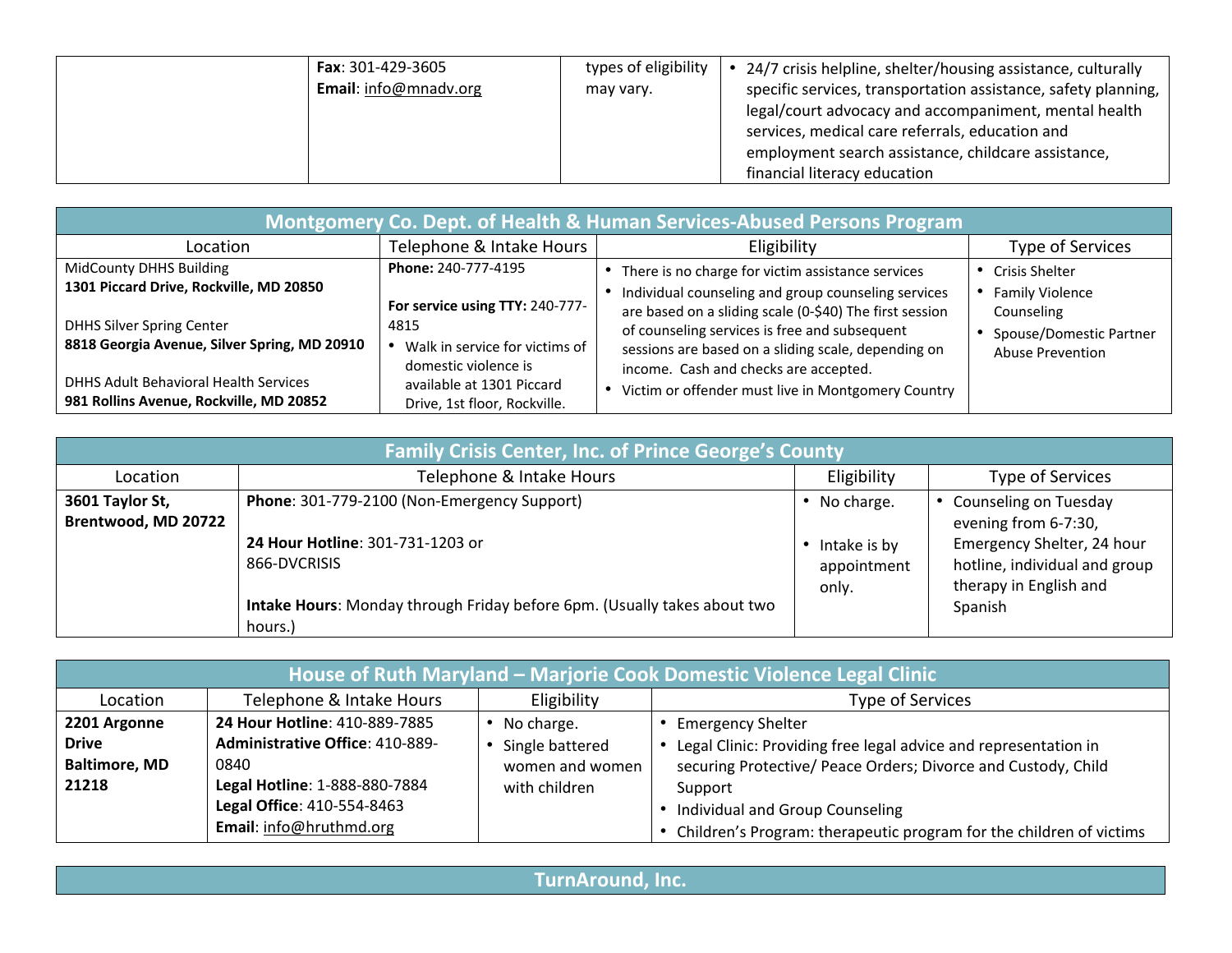| Location                    | Telephone & Intake Hours          | Eligibility        | Type of Services                                                                                                              |
|-----------------------------|-----------------------------------|--------------------|-------------------------------------------------------------------------------------------------------------------------------|
| 8503 LaSalle Road           | Phone Number: 410.377.8111        | $\cdot$ To Make an | • Trauma Therapy: Individual and specialized group trauma therapy                                                             |
| $2nd$ Floor                 |                                   | appointment        | for adult, teenage and child victims of sexual assault and/or                                                                 |
| <b>Towson, MD 21286</b>     |                                   | call:              | domestic violence as well as their families.                                                                                  |
|                             |                                   | 410.377.8111       | • Victim Advocacy: Provides immediate and ongoing support and                                                                 |
|                             | <b>Phone Number: 410.837.7000</b> |                    | information to victims of sexual assault and/or domestic violence.                                                            |
| <b>The Walbert Building</b> |                                   | info@turnaroundin  | • Sexual Assault Counseling                                                                                                   |
| 1800 N. Charles Street      |                                   | c.org              | • Emergency Shelter: Temporary emergency shelter providing a safe                                                             |
| Suite 404                   |                                   |                    | environment, food, transportation and clothing.                                                                               |
| Baltimore, MD 21218         |                                   |                    | • Transitional Housing: Long-term (6 mos. to 2 years) housing and                                                             |
|                             |                                   |                    | support services for victims and their families.                                                                              |
|                             | <b>24 Hour Crisis Line:</b>       |                    | • Legal Program: Legal consultation on family law matters and                                                                 |
|                             | (443) 279-0379                    |                    | representatives for protective order hearings.                                                                                |
|                             |                                   |                    | • Self Defense Training: Training for women and girls sixteen or<br>older.                                                    |
|                             |                                   |                    | • Women Against Violence Everywhere (WAVE): A group of<br>survivors and supporters of survivors who raise awareness of sexual |
|                             |                                   |                    | and domestic violence in the Baltimore community.                                                                             |

| <b>Multi-Ethnic Domestic Violence Project (MEDOVI)</b>                |                                                                           |                                                                                                                                                   |                                                                                                                                                                                                                                                                                                                                                                                                                                                            |  |
|-----------------------------------------------------------------------|---------------------------------------------------------------------------|---------------------------------------------------------------------------------------------------------------------------------------------------|------------------------------------------------------------------------------------------------------------------------------------------------------------------------------------------------------------------------------------------------------------------------------------------------------------------------------------------------------------------------------------------------------------------------------------------------------------|--|
| Location                                                              | Telephone & Intake Hours                                                  | Eligibility                                                                                                                                       | Type of Services                                                                                                                                                                                                                                                                                                                                                                                                                                           |  |
| 111 N. Calvert St<br><b>Room 100</b><br><b>Baltimore, MD</b><br>21202 | Phone: (410) 396-3294<br>Email: admin@wlcmd.org<br>Intake: By appointment | No Charge.<br>Some services are<br>contingent upon<br>eligibility for T Visa, U<br>Visa or VAWA<br>petitions.<br>Must be resident of<br>Maryland. | Adjustment of Status, Consular Processing, Employment authorization,<br>Naturalization/Citizenship, T visas, U visas, Violence Against Women Act<br>(VAWA) petitions<br>Help completing forms, Filing with USCIS<br>Family & Juvenile legal assistance<br>Legal Orientation Programs (LOP) / Know Your Rights Presentations<br>(KYR), Legislative advocacy (state or national), Referrals to other services<br>Free interpretation services are available. |  |

| Protective Order Advocacy and Representation Project (Women's Law Center) |  |  |  |  |  |
|---------------------------------------------------------------------------|--|--|--|--|--|
| Eligibility<br>Telephone & Intake Hours<br>Type of Services<br>Location   |  |  |  |  |  |